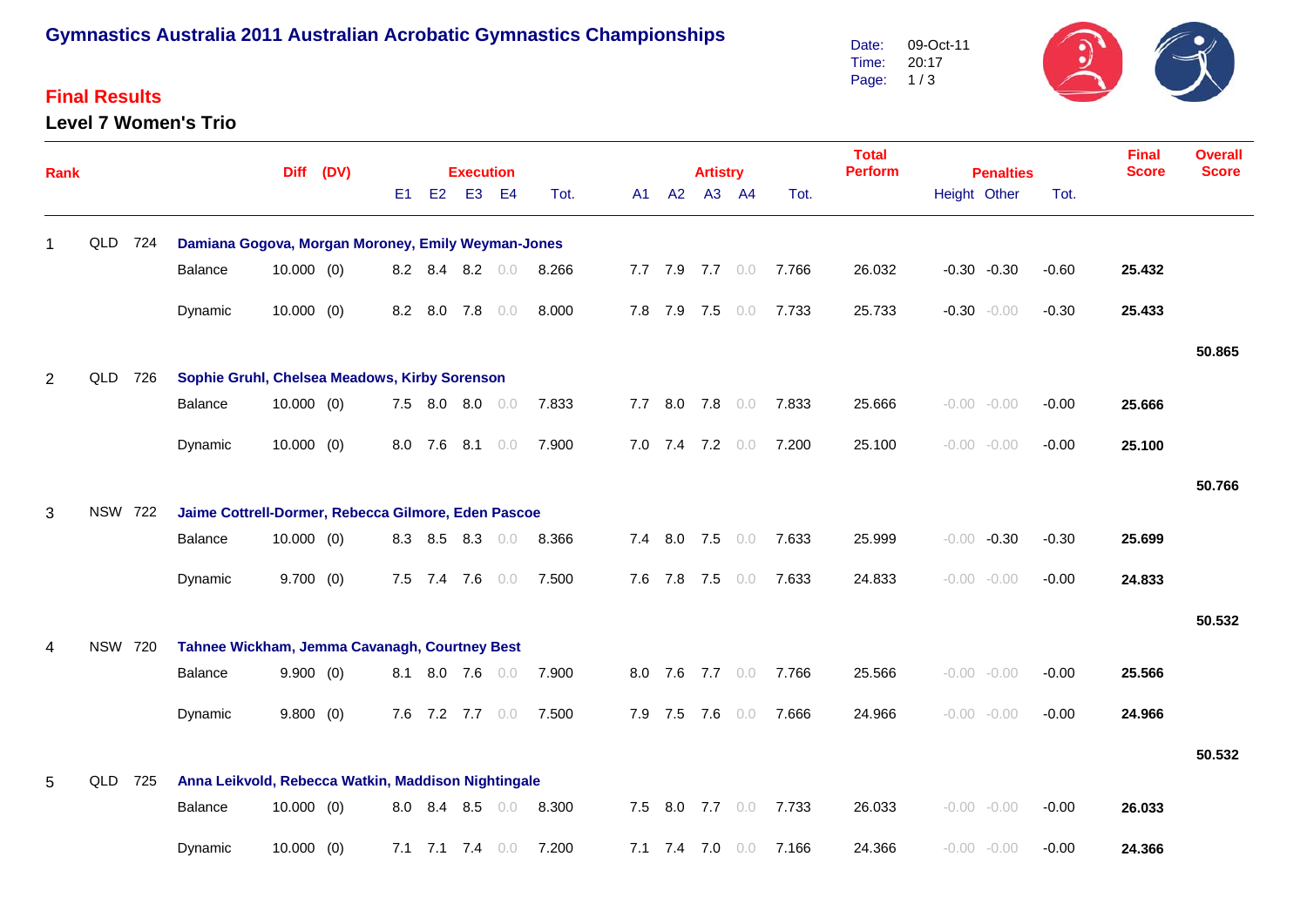# **Gymnastics Australia 2011 Australian Acrobatic Gymnastics Championships**

#### **Final Results**

**Level 7 Women's Trio**



| Rank           |                |                                                        | (DV)         |  |                | <b>Execution</b> |                 |                |       |    | <b>Artistry</b> |                 |       | <b>Total</b><br><b>Perform</b> | <b>Penalties</b> |                    | <b>Final</b><br><b>Score</b> | <b>Overall</b><br><b>Score</b> |        |
|----------------|----------------|--------------------------------------------------------|--------------|--|----------------|------------------|-----------------|----------------|-------|----|-----------------|-----------------|-------|--------------------------------|------------------|--------------------|------------------------------|--------------------------------|--------|
|                |                |                                                        |              |  | E <sub>1</sub> | E2               | E <sub>3</sub>  | E <sub>4</sub> | Tot.  | A1 | A2              |                 | A3 A4 | Tot.                           |                  | Height Other       | Tot.                         |                                |        |
|                |                |                                                        |              |  |                |                  |                 |                |       |    |                 |                 |       |                                |                  |                    |                              |                                | 50.399 |
| 6              | QLD 714        | Rebecca Cook, Maddison Creagh, Stacey Davis<br>Balance | $10.000$ (0) |  |                |                  | 7.3 7.8 7.6 0.0 |                | 7.566 |    |                 | 7.3 7.5 7.0 0.0 |       | 7.266                          | 24.832           | $-0.00 - 0.00$     | $-0.00$                      | 24.832                         |        |
|                |                |                                                        |              |  |                |                  |                 |                |       |    |                 |                 |       |                                |                  |                    |                              |                                |        |
|                |                | Dynamic                                                | $10.000$ (0) |  |                |                  | 7.8 7.5 7.8     | 0.0            | 7.700 |    | 7.1 6.9         | $7.4\quad 0.0$  |       | 7.133                          | 24.833           | $-0.00 - 0.00$     | $-0.00$                      | 24.833                         |        |
|                |                |                                                        |              |  |                |                  |                 |                |       |    |                 |                 |       |                                |                  |                    |                              |                                | 49.665 |
| $\overline{7}$ | <b>NSW 723</b> | Caitlin Blunden, Emily Apostolovski, Kayla McCoskery   |              |  |                |                  |                 |                |       |    |                 |                 |       |                                |                  |                    |                              |                                |        |
|                |                | Balance                                                | 9.800(0)     |  |                |                  | 7.6 7.6 7.4 0.0 |                | 7.533 |    |                 | 7.6 7.3 7.6 0.0 |       | 7.500                          | 24.833           | $-0.30$<br>$-0.00$ | $-0.30$                      | 24.533                         |        |
|                |                | Dynamic                                                | 9.800(0)     |  |                |                  | 7.1 7.0 7.0     | 0.0            | 7.033 |    | 7.8 7.3         | 7.8 0.0         |       | 7.633                          | 24.466           | $-0.00 - 0.00$     | $-0.00$                      | 24.466                         |        |
|                |                |                                                        |              |  |                |                  |                 |                |       |    |                 |                 |       |                                |                  |                    |                              |                                | 48.999 |
| 8              | <b>NSW 716</b> | Jada Susak-Bell, Molly Simic, Jasmin Collins           |              |  |                |                  |                 |                |       |    |                 |                 |       |                                |                  |                    |                              |                                |        |
|                |                | Balance                                                | $10.000$ (0) |  |                |                  | 6.7 7.1 7.0     | 0.0            | 6.933 |    |                 | 7.0 7.5 7.3 0.0 |       | 7.266                          | 24.199           | $-0.60$<br>$-0.00$ | $-0.60$                      | 23.599                         |        |
|                |                | Dynamic                                                | $10.000$ (0) |  | 7.1            |                  | 6.6 7.0         | 0.0            | 6.900 |    | 7.4 7.6         | 7.2 0.0         |       | 7.400                          | 24.300           | $-0.00 - 0.00$     | $-0.00$                      | 24.300                         |        |
|                |                |                                                        |              |  |                |                  |                 |                |       |    |                 |                 |       |                                |                  |                    |                              |                                | 47.899 |
| 9              | <b>NSW 721</b> | Kaila Reid, Laila Dandan, Natalya Abouhaidar           |              |  |                |                  |                 |                |       |    |                 |                 |       |                                |                  |                    |                              |                                |        |
|                |                | Balance                                                | 9.700(0)     |  |                |                  | 7.0 6.5 6.5     | 0.0            | 6.666 |    |                 | 6.9 6.8 7.0 0.0 |       | 6.900                          | 23.266           | $-0.00 - 0.00$     | $-0.00$                      | 23.266                         |        |
|                |                | Dynamic                                                | 9.600(0)     |  |                |                  | 7.4 7.4 6.9     | 0.0            | 7.233 |    |                 | 7.0 6.8 7.3 0.0 |       | 7.033                          | 23.866           | $-0.00 - 0.00$     | $-0.00$                      | 23.866                         |        |

**47.132**